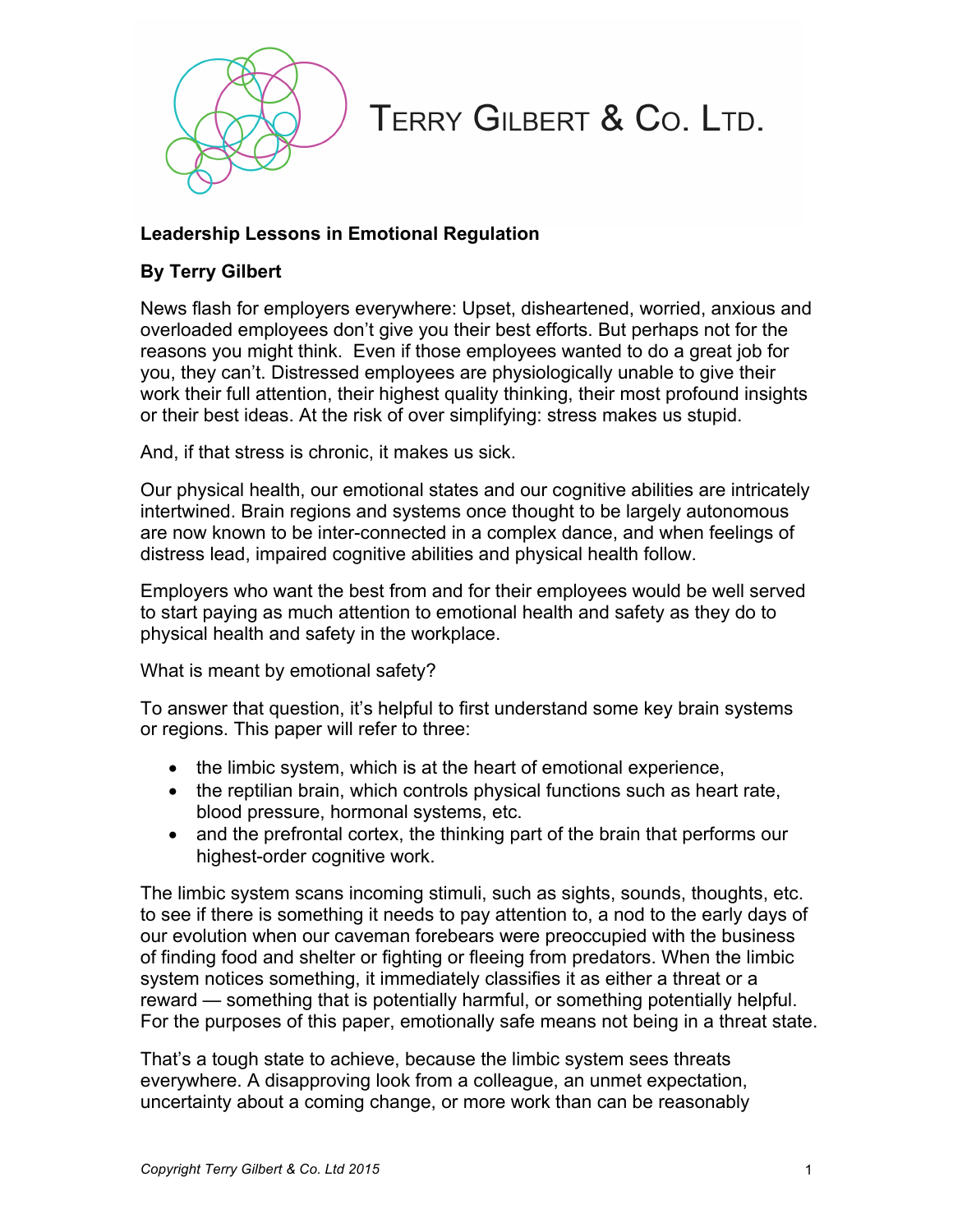accomplished in the time allotted — all have the potential to be interpreted as threats. Threats don't even have to be real — the limbic brain will treat a perceived or imaginary threat as though it were real. In fact, the brain can conjure up a threat just by thinking about something. For example: "my boss yawned when I was making my presentation. She's not going to recommend me for the project team." The boss might simply be tired, but the limbic brain might interpret it otherwise.

Upon deciding something is a threat, the limbic brain immediately sends signals to the reptilian brain to prepare the body for fight or flight. This evolutionary holdover is very helpful when confronting mortal danger — say, a vehicle is about to run you down in a crosswalk — but being primed to throttle someone is something of an overreaction if the threat is that someone was late delivering a report. And it's hard on the body. We were meant to be in fight or flight mode only occasionally; being in chronic threat state, with cortisol coursing through our bodies over an extended period, contributes to physical ailments ranging from high blood pressure to suppressed thyroid function.

Only after the body is primed for fight or flight and the limbic system is in full arousal does the prefrontal cortex join the dance. Under those conditions the prefrontal cortex, finicky at the best of times, is unable to do its best work. Ask anyone if they become more articulate, more thoughtful, more reasonable when they are distressed and the answer is invariably, no, quite the opposite. Further, once in limbic arousal, we become more likely to interpret events around us as threatening, more likely to remember them inaccurately, and more likely to misread the expressions and intentions of others. Amy Arnsten, a professor of neurobiology at Yale, notes that the adult brain, when fatigued from information overload, multi-tasking, or non-stop use of the prefrontal cortex, acts like a child's brain.

This chain of events triggered by the limbic system's detection of a threat is largely automatic or reflexive (known as the X-system) — it happens beneath the level of our conscious awareness. To regulate our emotional response and effectively manage ourselves requires that we invoke the reflective system (the C-system) of which the prefrontal cortex is the major player. The ultimate irony? Fear makes us less able to do so. Just when we need it the most, our prefrontal cortex is least able to help us think reasonably, put the threat into perspective, and think ourselves out of react mode.

There is good and hopeful news in all of this. Recent research has shown that training in mindfulness — the ability to observe what one's brain is up to without getting hooked by its thoughts, wants or feelings — develops the brain's ability to be less in the grip of the reflexive X system, and enhances the functioning of the emotion-regulating reflective C system.

Further, leaders who understand this intricate dance of emotional, physical and cognitive health can do much to help their people be at their best in all three realms. Leaders who master regulation of their own emotional responses will